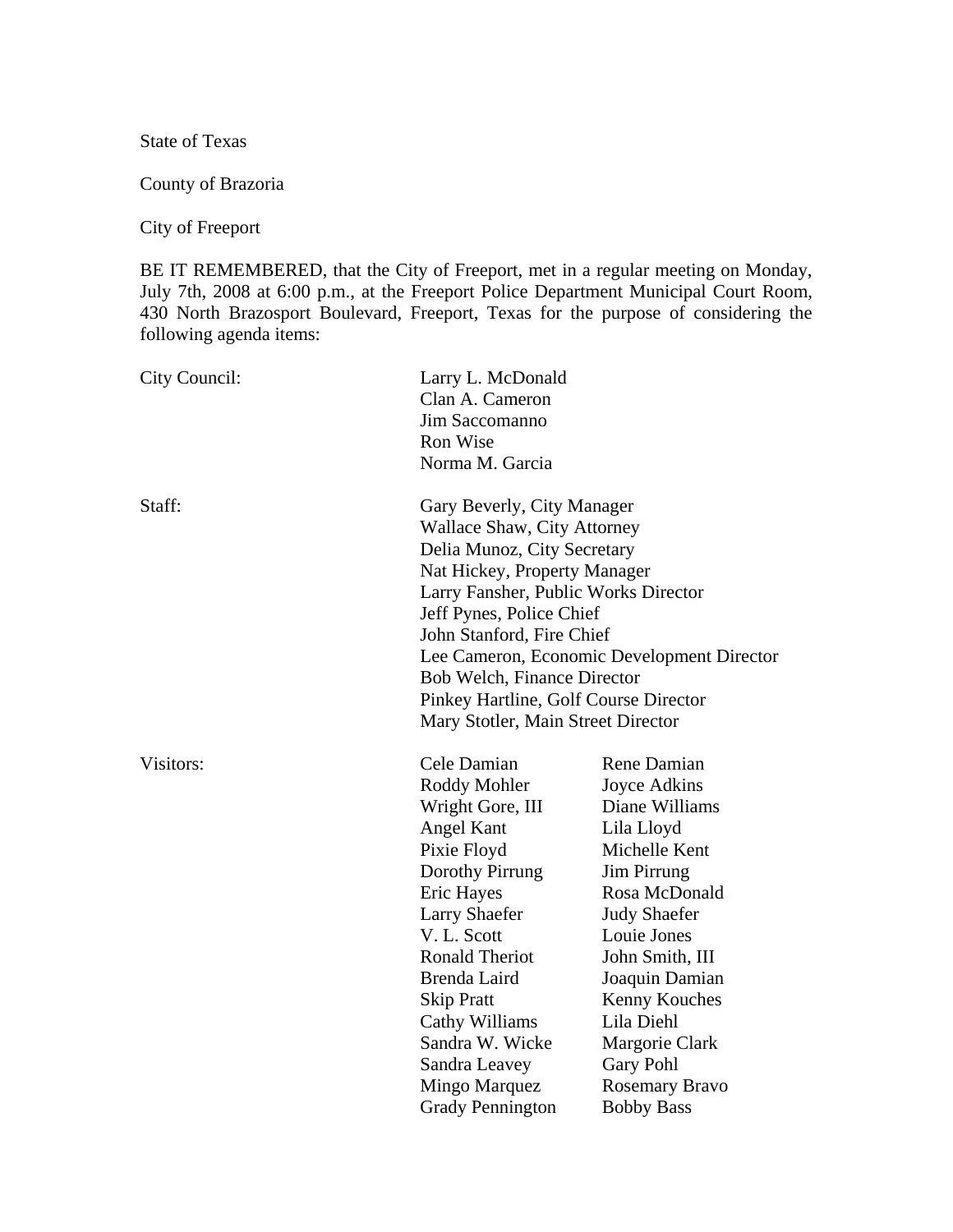Barbara Mohler Jerrard Thomas Helen McQuaig Johnny McQuaig Gregg Frazier Susie Wise Annette Sanford Alonzo Martinez Gilbert Cuellar Ronnie Quinn Charlie Hawkins Lorenzo Gomez Maria Rosas Chip Gentry Dave Knuckey

# Call to Order.

The meeting was called to order by Mayor McDonald at 6:00 p.m.

Invocation.

Pastor Robert Willis from Family Life Church offered the invocation.

Pledge of Allegiance.

Mayor McDonald led the Pledge of Allegiance.

Consideration of the approval of the June 16th, 2008 Council Minutes.

On a motion by Councilman Cameron, seconded by Councilman Saccomanno, with all present voting "aye", Council unanimously approved the June  $16<sup>th</sup>$ , 2008 Council Minutes.

#### Attending Citizens and Their Business.

Larry Shaefer property owner stated the county has debris and concrete on his property, wanted to make sure it would be removed at the end of the project.

V. L. Scott, 1703 W.  $5<sup>th</sup>$  Street asked if Council to investigate  $4<sup>th</sup>$  and Hickory looked like a junk yard was developing.

**Public Hearing**: To consider designating the following described real property located within the corporate boundaries of the City as a reinvestment zone for the purpose of entering into an agreement with the owner of owners thereof granting tax abatement.

Mayor McDonald opened the Public Hearing at 6:08 p.m., and announced the following described real property located within the corporate boundaries of the City as a reinvestment zone for the purpose of entering into an agreement with the owner or owners thereof granting a tax abatement on Lots 5 through 20, Block 39, Lots 5 through 16, Block 40, and Lots 39A and 40A, of the Freeport Townsite, according to the map or Plat thereof recorded in Volume 2, page 95 of the Plat Records of Brazoria County, Texas, known locally as 102 W. 8<sup>th</sup> Street, Freeport, Texas.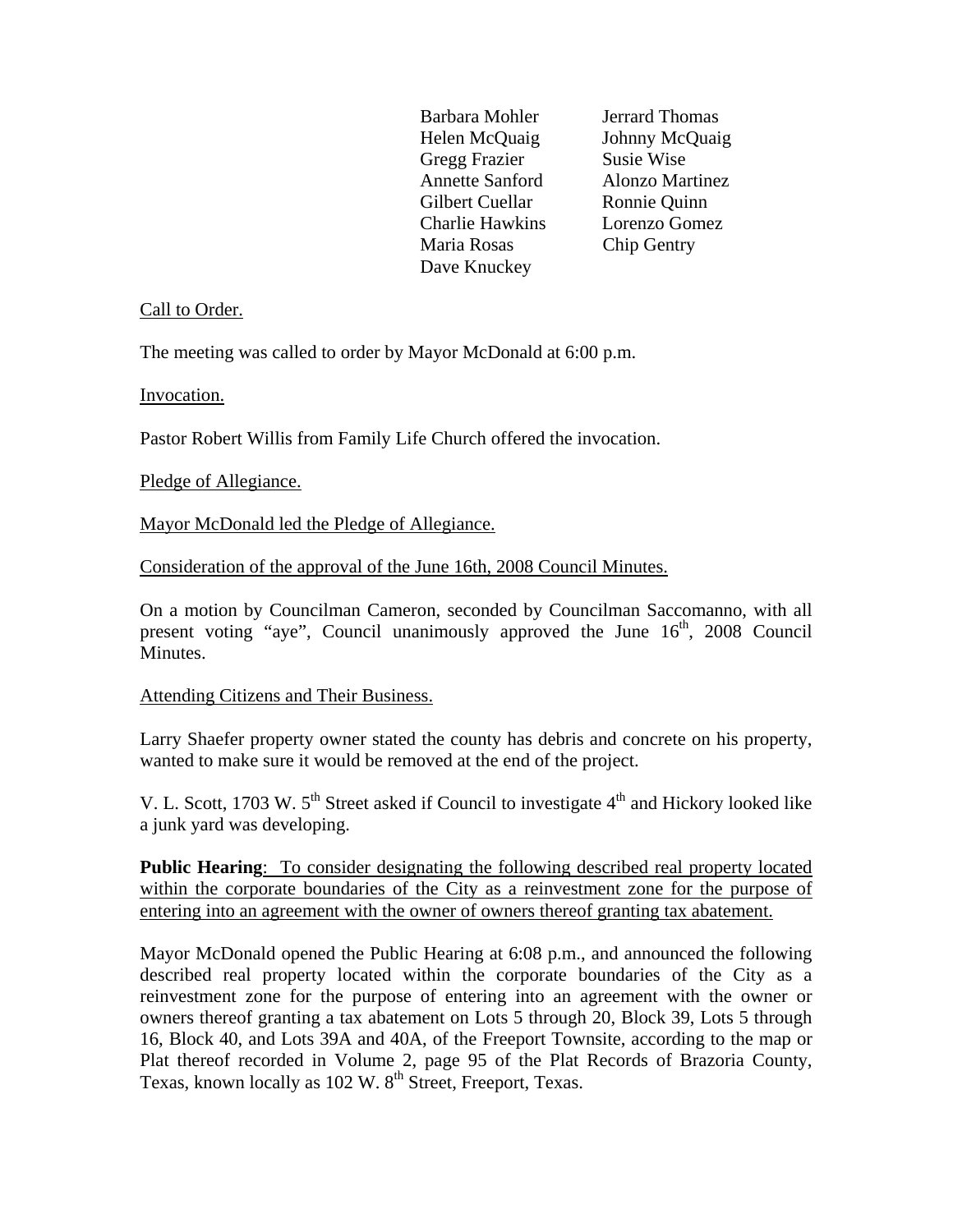Joyce Adkins complained that the description of the property is insufficient. Mayor McDonald read the legal description of the property to audience.

There being no further questions or comments, Mayor McDonald closed the public hearing at 6:11 p.m.

Consideration of the approval of Ordinance No. 2008-2203 designating improvements to land located within the incorporated limits of said City as a reinvestment zone to be known as the Concepts West Reinvestment zone and providing for its initial term and the renewal thereof.

On a motion by Councilman Cameron, seconded by Councilman Saccomanno, with all present voting "aye", Council unanimously approved Ordinance No. 2008-2203 designating improvements to land located within the incorporated limits of said City as a reinvestment zone to be known as the Concepts West Reinvestment zone and providing for its initial term and the renewal thereof.

Consideration of the approval of replacing any or all members of the Freeport Economic Development Corporation of the City of Freeport.

Louie Jones of 1424 N. Ave. F, a current member of the Economic Development Corporation, thanked Council for having an opportunity to serve on the EDC board. He discussed the contributions of the EDC in the past decade in the City of Freeport.

Ronald Theriot of 630 W.  $8<sup>th</sup>$  St. a current member of the Economic Development Corporation discussed how hard the EDC had worked and hated to see a decline in the progress. He hoped that Council would reconsider his appointment.

John Smith III of 1415 N. G, President of the Economic Development Corporation, thanked Council and was very proud of the revitalization in Freeport. Lots of progress has been made and asked that it continue.

Wright Gore III, 301 W, Brazos passed a hand out on appointing new EDC members. He stated that EDC has mismanaged public money, property and people. The EDC has kept secrets from the people that pay its bills. Also stating that the EDC has proven that it doesn't represent the City of Freeport.

V. L. Scott of 1703 W. 9th has seen the City's growth and decline. He has seen the City's progress because of the EDC. He knows the members to be honorable people.

Lila Lloyd of 1620 N. Ave. T. said that Mr. Gore has just passed out propaganda against the City. Some individuals wanted to tear things down. She said that for many years the Gore's were privileged. The City has ordinances to accommodate their business, and now they were against the City.

Angel Kant of 1115 W. Broad, stated that the City did not need the Gore's property to move forward, but that the lawsuits between the City and the Gore's concerned her.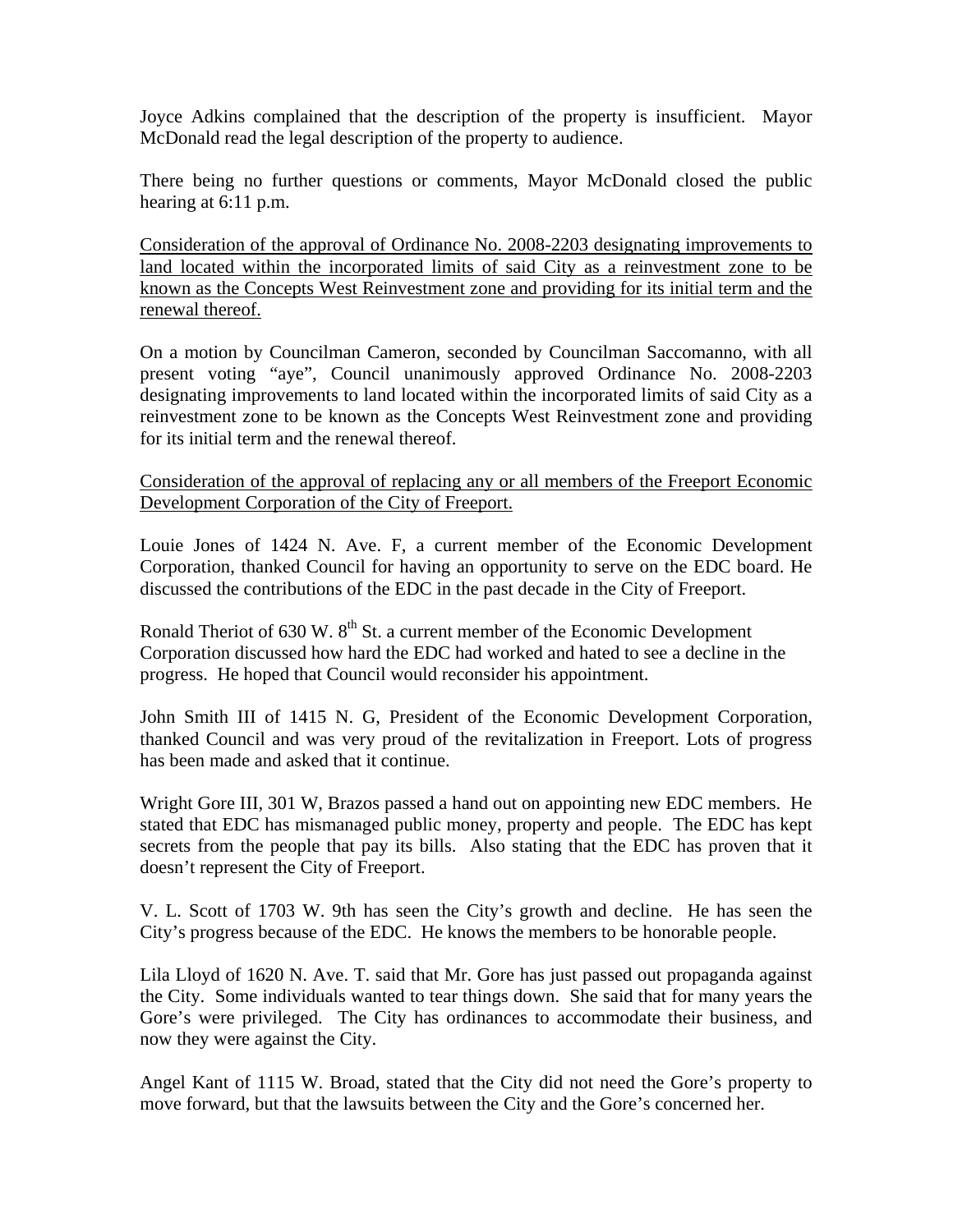Joyce Adkins of 102 N. Ave. C., stated that the EDC had brought in crooks and bankrupt people that didn't mow their property. She said that if the City Attorney, City Manager(s) and Council had done their jobs, the City would not be in this mess. City Council had two EDC members and they never gave reports.

Brenda Laird of 1005 N. Ave. B. has taught school in Freeport for 26 years. She has seen a lack of pride and lack of hope in the kids. The Entry Way, Marina come in, then Freeport began to blossom, and things improved. The EDC has brought tremendous change to Freeport.

Councilman Saccomanno stated that it was a huge mistake to replace the members of the E.D.C.

On a motion by Councilman Cameron, seconded by Councilman Wise, with all present voting 3 to 2, Council approved replacing all members of the Freeport Economic Development Corporation of the City of Freeport. Councilman Saccomanno and Councilwoman Garcia opposed.

Consideration of the approval of replacing any or all members of the Freeport Planning Commission of the City of Freeport.

Councilman Saccomanno said replacing the members of the Planning Commission would be a major disruption

On a motion by Councilman Wise, seconded by Councilman Cameron, with all present voting 3 to 2, Council approved to replacing all the members of the Freeport Planning Commission, with the exception of Diane Williams, Chairman to remain. Councilman Saccomanno and Councilwoman Garcia opposed.

Consideration of the approval of Ordinance No. 2008-2204 amending the Budget for fiscal year 2007-2008 .

On a motion by Councilman Cameron, seconded by Councilman Saccomanno, with all present voting 4 to l, Council approved Ordinance No. 2008-2204 amending the Budget for fiscal year 2007-2008. Councilman Wise opposed.

Consideration of the approval of a request from Main Street to hold a Fun Run on August  $24<sup>th</sup>$ , 2008 at 8:00 a.m. to honor those who have fallen in Operation Iraqi Freedom, beginning at the Veteran's Memorial and follow the river.

On a motion by Councilman Saccomanno, seconded by Councilman Cameron, with all present voting "aye", Council approved a request from Mary Stotler, Main Street to hold a Fun Run on August  $24^{th}$ , 2008 at 8:00 a.m. to honor those who have fallen in Operation Iraqi Freedom beginning at the Veteran's Memorial and follow the river.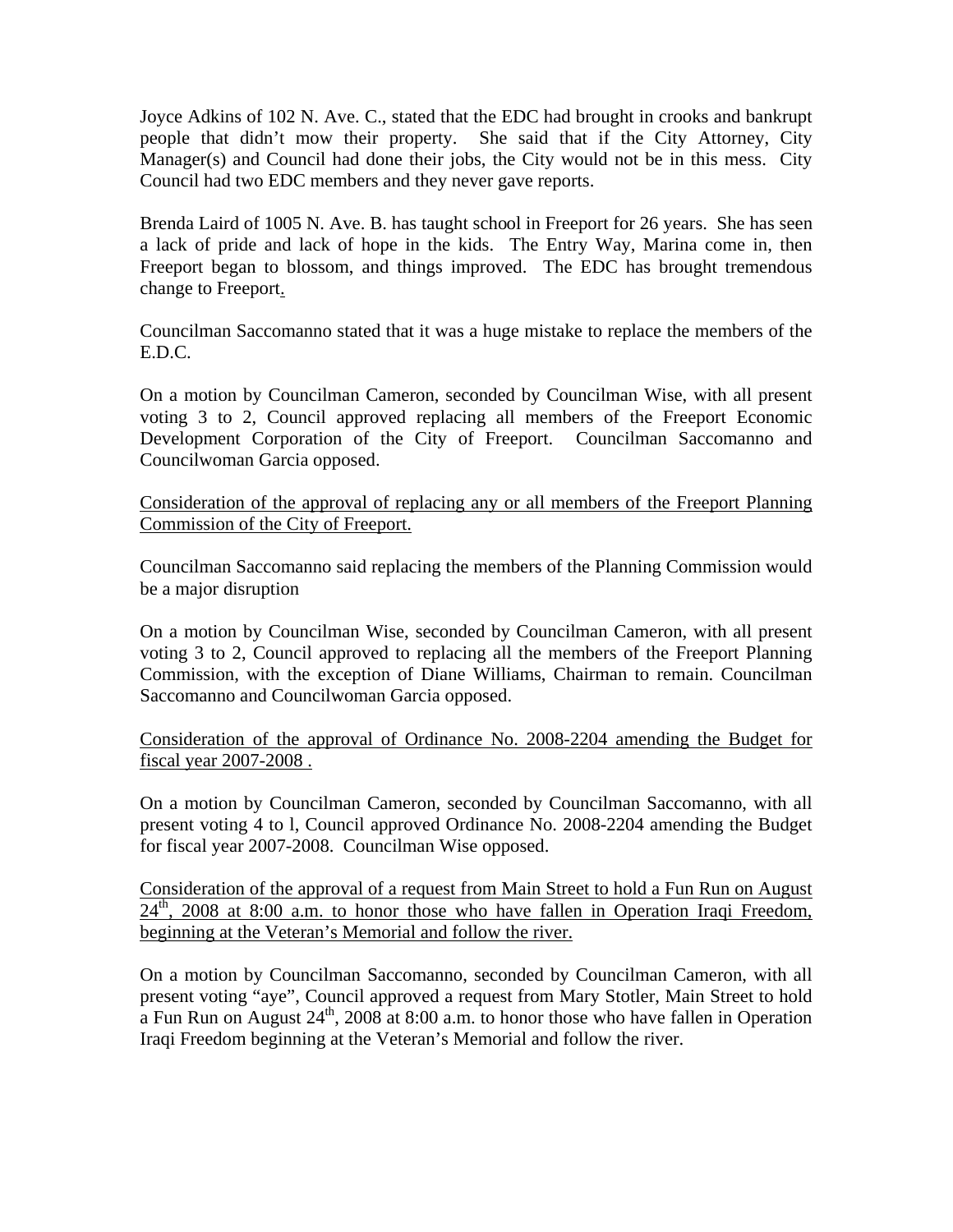Consideration of the approval of a request from Pastor, Behling & Wheeler, LLC to place a 8 x 24 temporary mobile office, at 906 Marlin Lane for temporary storage of field equipment and files, for a one year period.

On a motion by Councilman Cameron, seconded by Councilman Saccomanno, with all present voting "aye", Council unanimously approved a request from Pastor, Behling & Wheeler, LLC to place a 8 x 24 temporary mobile office, at 906 Marlin Lane for temporary storage of field equipment and files, to include a \$300.00 renewal fee for one year period.

Consideration of the approval of a request from Port Freeport to install and maintain a temporary guardhouse,  $4'$  wide x  $6'-4''$ , at the intersection of F.M. 1495 (Navigation Blvd and SH 36), for a one year period.

On a motion by Councilman Cameron, seconded by Councilman Saccomanno, with all present voting "aye", Council unanimously approved a request from Port Freeport to install and maintain a temporary guardhouse 4' wide x 6'-4", at the intersection of F.M. 1495 (Navigation Blvd and SH 36), to include a \$300.00 fee for a one year period.

Consideration of the approval of an Interlocal Agreement with Brazoria County and the City of Freeport for widening the West Ramp of FM 1495 and the Pine Street Bridge.

This item was tabled.

Consideration of the approval of advertising the sell and setting a bid date on Block 661, Lots 1 thru 12, Velasco Townsite, known as North Ave. G.

On a motion by Councilman Cameron, seconded by Councilman Wise, with all present voting "aye", Council unanimously approved Nat Hickey's recommendation to advertising the sell and approved August  $8<sup>th</sup>$ , 2008 at 2:00 p.m. to received bids for the sale of Block 661, Lots l thru 12, Velasco Townsite, known as North Ave. G.

Consideration of the approval of advertising the sell and setting a bid date on Block 661 Lots 13 thru 24, Velasco Townsite, known as North Ave. G.

On a motion by Councilman Cameron, seconded by Councilman Wise, with all present voting "aye", Council unanimously approved Nat Hickey's recommendation to advertising the sell and approved August  $8<sup>th</sup>$ , 2008 at 2:00 p.m. to received bids for the sale of Block 661, Lots l3 thru 24 Velasco Townsite, known as North Ave. G.

Consideration of the approval of selling the City's interest on Block 88, Lots 12A, 13, 13A, Freeport Townsite, known as West 8<sup>th</sup> Street.

On a motion by Councilman Cameron, seconded by Councilman Wise, with all present voting 3 to 2, Council approved selling the City's interest on Block 88, Lots 12A, 13, 13A, Freeport Townsite, known as West 8<sup>th</sup> Street. Councilman Saccomanno and Councilwoman Garcia opposed.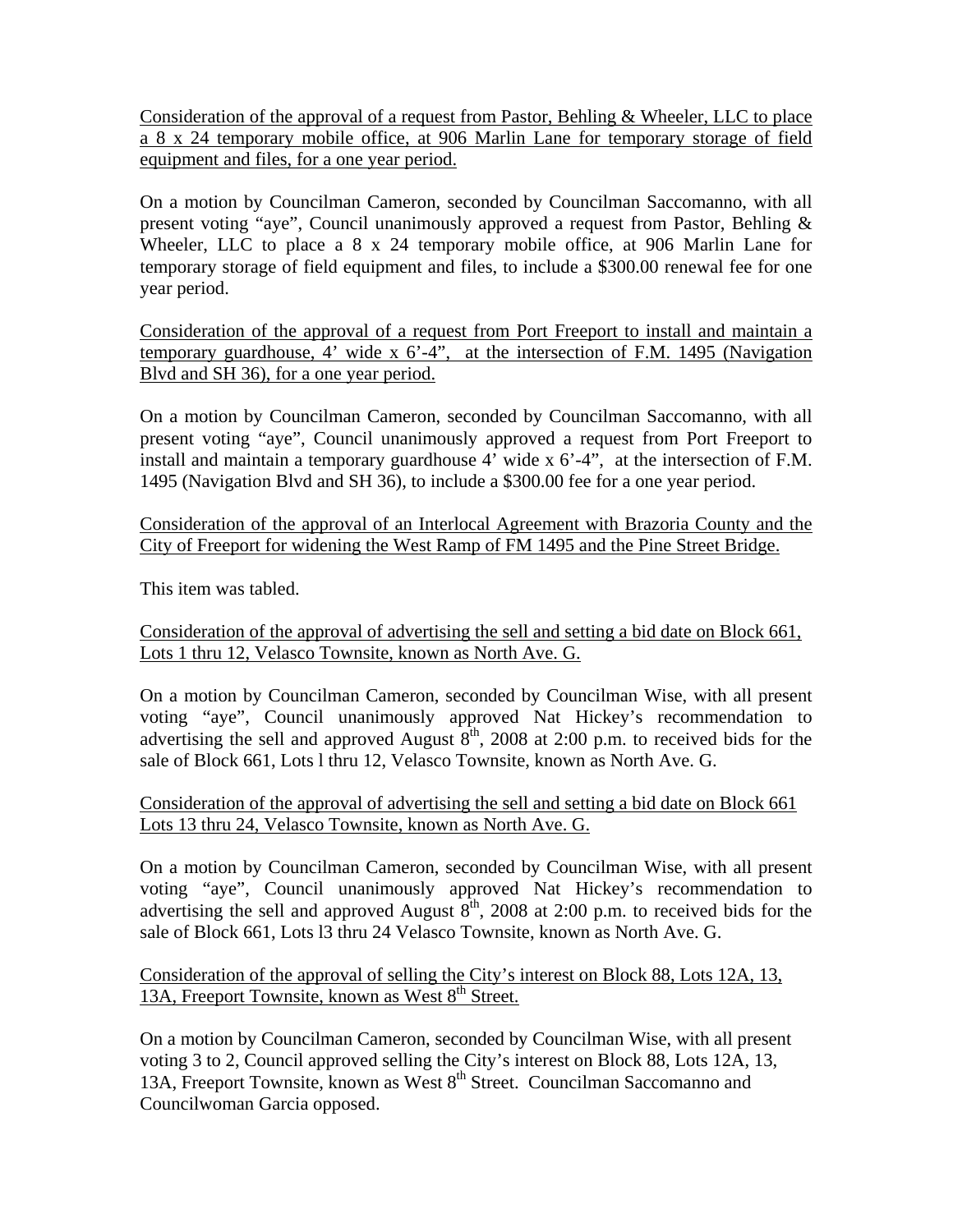Consideration of the approval of selling the City's interest on Block 6, Lot 18-S/2 Freeport Townsite, known as 502 East 7<sup>th</sup> Street.

On a motion by Councilman Cameron, seconded by Councilman Wise, with all present voting 3 to 2, Council approved selling the City's interest on Block 6, Lot 18-S/2 Freeport Townsite, known as  $502$  East  $7<sup>th</sup>$  Street. Councilman Saccomanno and Councilwoman Garcia opposed.

Consideration of the approval of selling the City's interest on Block 2, Number 2, Lot 28, Bridge Harbor Subdivision, Tax Id # 2190-0193-000.

On a motion by Councilman Cameron, seconded by Councilman Wise, with all present voting 3 to 2, Council approved selling the City's interest on Block 2, Number 2, Lot 28, Bridge Harbor Subdivision, Tax Id # 2190-0193-000. Councilman Saccomanno and Councilwoman Garcia opposed.

Consideration of the approval of selling the City's interest on Block 2, Number 2, Lot 6, Bridge Harbor Subdivision, Tax Id # 2190-0172-000.

On a motion by Councilman Cameron, seconded by Councilman Wise, with all present voting 3 to 2, Council approved selling the City's interest on Block 2, Number 2, Lot 6, Bridge Harbor Subdivision, Tax Id # 2190-0172-000. Councilman Saccomanno and Councilwoman Garcia opposed.

Consideration of the approval of selling the City's interest on Block 2, Number 2, Lot 16, Bridge Harbor Subdivision, Tax Id # 2190-0182-000.

On a motion by Councilman Cameron, seconded by Councilman Wise, with all present voting 3 to 2, Council approved selling the City's interest on Block 2, Number 2, Lot 16, Bridge Harbor Subdivision, Tax Id # 2190-0182-000. Councilman Saccomanno and Councilwoman Garcia opposed.

Consideration of the approval of selling the City's interest on Block 692, Lot 3, Velasco Townsite, known as 1120 North Ave. O.

On a motion by Councilman Cameron, seconded by Councilman Wise, with all present voting 3 to 2, Council approved selling the City's interest on Block 692, Lot 3, Velasco Townsite, known as 1120 North Ave. O. Councilman Saccomanno and Councilwoman Garcia opposed.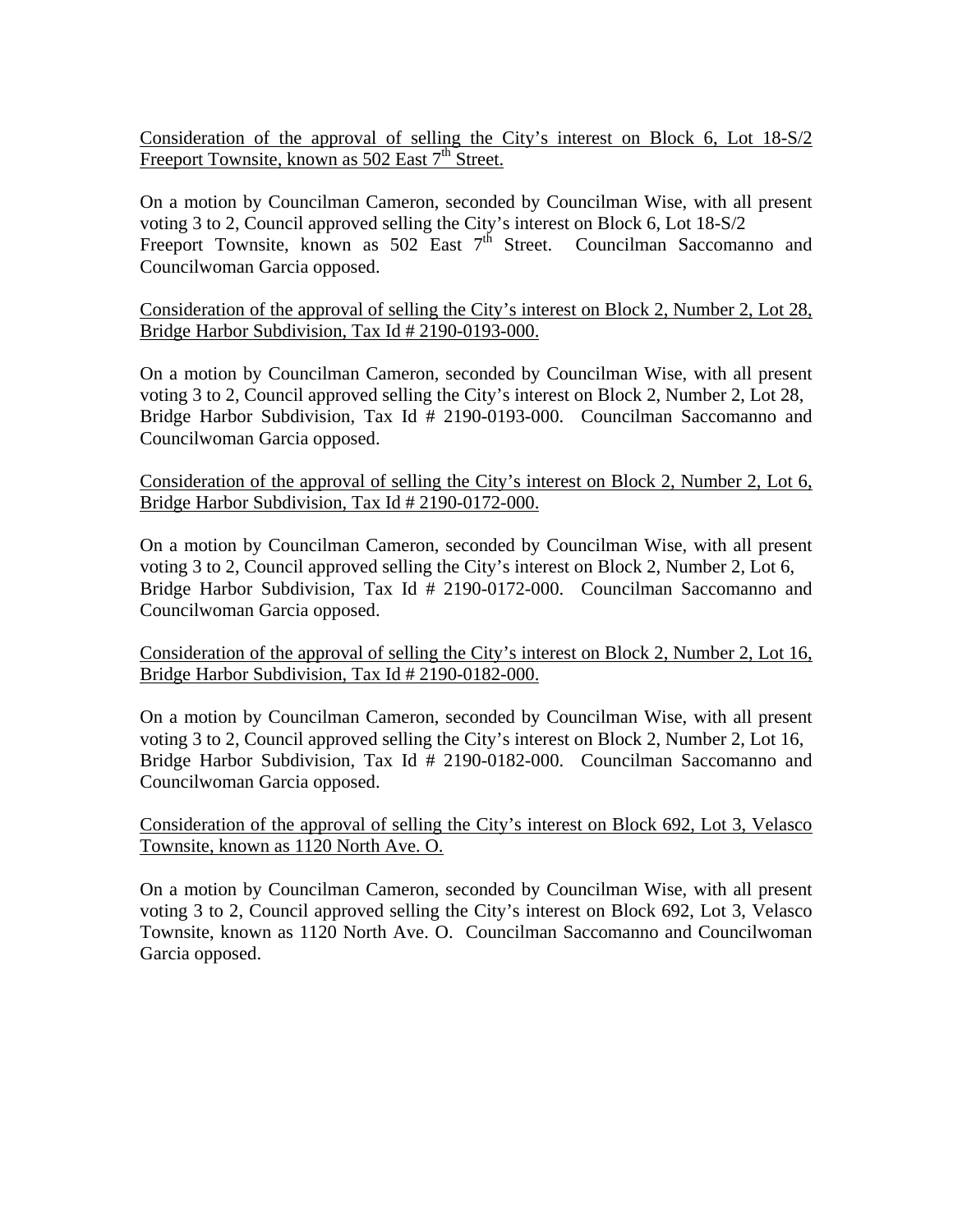Consideration of the approval of signing and replating Block 506, Lots 11 & 12, Velasco Townsite, to be known as Lot l, Antonio Leija Subdivision, 4 South Gulf Boulevard.

On a motion by Councilman Cameron, seconded by Councilman Saccomanno, with all present voting "aye", Council unanimously approved signing and replating Block 506 Lots 11 & 12, Velasco Townsite, to be known as Lot I, Antonio Leija Subdivision, 4 South Gulf Boulevard.

### Elected Official Report

No reports.

W**ork Session** 

## Administration Report

No reports.

#### Discussion regarding SAFER Act Grant Funding for Freeport Fire & EMS.

Fire Chief Stanford presented summary and answered Council's questions on the SAFER Act Grant Funding for Freeport Fire & EMS and requested support in applying and accepting the Department of Homeland Safer Act Grant. The total amount of federal funding will be approximately \$870,000 with Freeport's share averaging \$200,000 per year during the grant period.

Council noted they wanted Chief Stanford to move forward with the application.

#### Discussion regarding Safety Inspections.

Council discussed the Safety Inspections and will send this item to the Planning Commission when the Planning Commission is populated with members.

Discussion regarding the role of the Planning Commission and the referrals to it from the City Council.

Mr. Shaw reviewed the role of the Planning Commission according to Charter 8.03 (d), (6). He covered the minimum standards in the code that the Planning Commission addresses.

## Discussion regarding delinquent paving, mowing, demolition, and other liens.

Gary Beverly said that documentation did not exist for some mowing, paving, demolition and other liens. The City has difficultly proving the work was done. Mr. Beverly recommended that the City look at releasing mowing liens prior to 10-1-2002 and keeping the liens that had documentation. Councilman Cameron suggested using 1-1- 2003 as the cut off date, would be more logical.